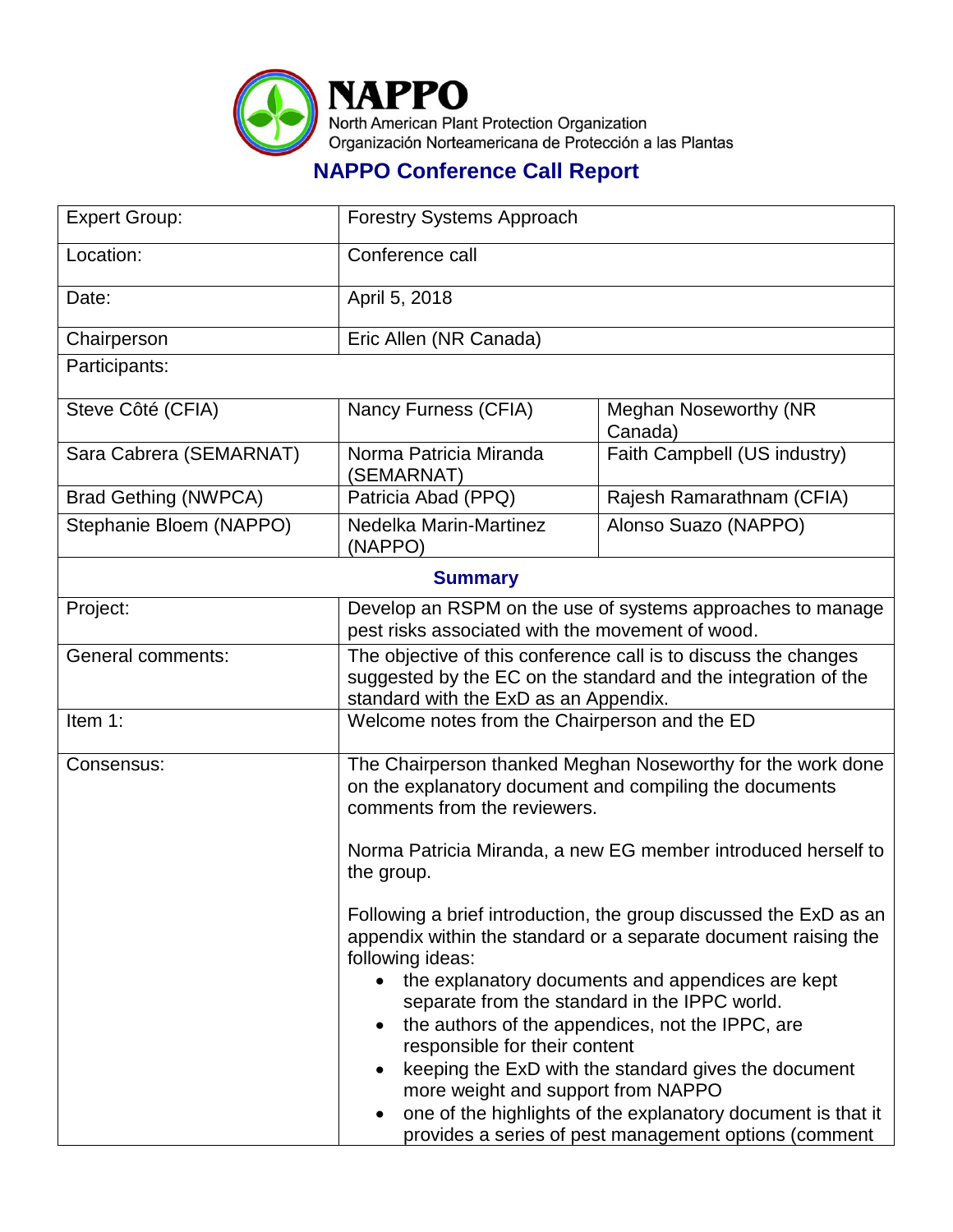|                           |                                                                                                                               | from the EC committee meetings) that can provide                                                                                                                                           |  |  |
|---------------------------|-------------------------------------------------------------------------------------------------------------------------------|--------------------------------------------------------------------------------------------------------------------------------------------------------------------------------------------|--|--|
|                           |                                                                                                                               | measures for a forest systems approach<br>the position of the EC is for the group to consider                                                                                              |  |  |
|                           |                                                                                                                               | incorporating the ExD as an appendix                                                                                                                                                       |  |  |
|                           |                                                                                                                               | An EG member suggested to accept the direction agreed<br>by EC members and incorporate the ExD as an Appendix                                                                              |  |  |
|                           |                                                                                                                               | Corrections of the appendix can be done in the future                                                                                                                                      |  |  |
|                           |                                                                                                                               | without EC approval because it is not officially an integral<br>part of the standard as opposed to an Annex.                                                                               |  |  |
|                           |                                                                                                                               | Concerns that such a long document will be placed as an<br>appendix.                                                                                                                       |  |  |
|                           |                                                                                                                               | The ED indicated that all points addressed are important but that<br>the group should move forward with the decision from the EC to<br>incorporate the ExD as an appendix in the standard. |  |  |
|                           | The group agreed to incorporate the ExD as an appendix and to                                                                 |                                                                                                                                                                                            |  |  |
|                           |                                                                                                                               | do it in a way that it will not change the content of both the<br>standard and the appendix. Changes will be made to the                                                                   |  |  |
|                           |                                                                                                                               | document to reflect the incorporation of the ExD as an appendix                                                                                                                            |  |  |
| Item 2:                   |                                                                                                                               | Changes to RSPM 41                                                                                                                                                                         |  |  |
| Consensus:                |                                                                                                                               | Comments on the standard provided by the EC were discussed                                                                                                                                 |  |  |
|                           | by the group and changes were incorporated after reaching a<br>consensus. Terms without an official IPPC definition were left |                                                                                                                                                                                            |  |  |
|                           |                                                                                                                               | unchanged, for example "traceability" or "tracking".                                                                                                                                       |  |  |
| Item 3:                   |                                                                                                                               | Next steps                                                                                                                                                                                 |  |  |
| Consensus:                |                                                                                                                               | Get feedback on the comments made by researchers on                                                                                                                                        |  |  |
|                           |                                                                                                                               | the explanatory document (See table with comments<br>provided by Meghan Noseworthy)                                                                                                        |  |  |
|                           | Comments can be added to the document in google docs.                                                                         |                                                                                                                                                                                            |  |  |
|                           | Schedule another call to see how the group will<br>incorporate the comments/suggestions on the ExD                            |                                                                                                                                                                                            |  |  |
|                           | Integrate the ExD with the Standard                                                                                           |                                                                                                                                                                                            |  |  |
|                           | As soon as the documents are ready (changes and<br>editorial work), the document can go to country                            |                                                                                                                                                                                            |  |  |
|                           | consultation                                                                                                                  |                                                                                                                                                                                            |  |  |
| <b>Next Steps</b>         |                                                                                                                               |                                                                                                                                                                                            |  |  |
| <b>Responsible Person</b> |                                                                                                                               | <b>Action</b>                                                                                                                                                                              |  |  |
| All EG members            | Provide feedback (in track change mode) on the table<br><b>ASAP</b>                                                           |                                                                                                                                                                                            |  |  |
|                           |                                                                                                                               | containing comments on the ExD provided by<br>researchers. Add comments to the document in google                                                                                          |  |  |
|                           | docs.                                                                                                                         |                                                                                                                                                                                            |  |  |